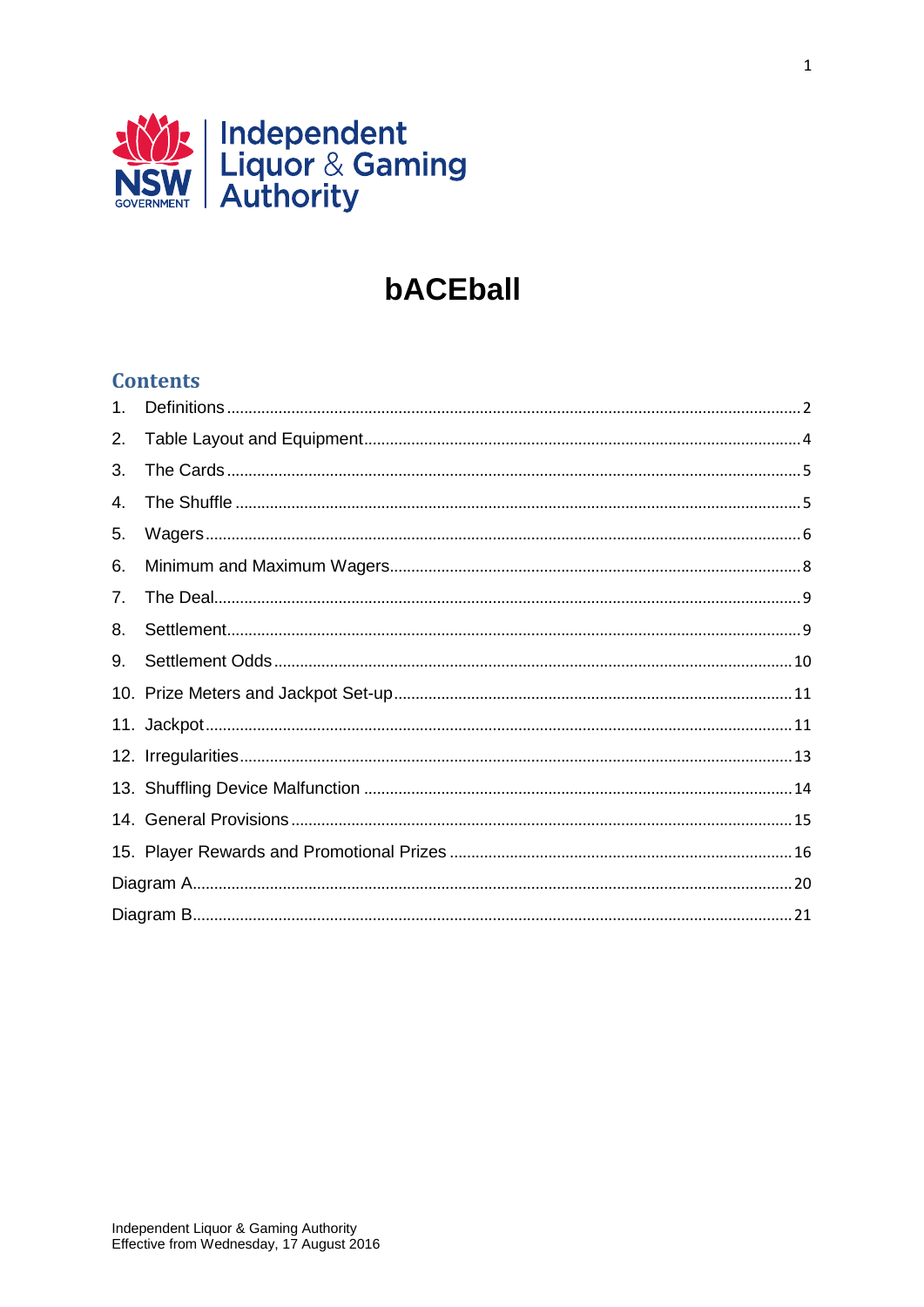#### <span id="page-1-0"></span>**1. Definitions**

1.1 In these rules, unless the contrary intention appears:

**"1st Strike" wager** means an optional wager that the first card dealt to the playing area is a ten-value card;

**"2nd Strike" wager** means an optional wager that the second card dealt to the playing area is a ten-value card;

**"3rd Strike" wager** means an optional wager that the third card dealt to the playing area is a ten-value card;

**"Angel pre-shuffled cards"** means playing cards from Angel Playing Cards Co., Ltd that are shuffled at the time of manufacture;

**"Assistant Gaming Manager"** means a person employed in a casino in a managerial capacity relating to the conduct of gaming who is responsible for the operation of a pit;

**"Bet" wager** means the compulsory wager required to participate in a round of play or game;

**"burn/ed"** means to remove a card from play by placing it in the discard holder;

**"casino pre-shuffled cards"** means playing cards checked and shuffled by the casino operator prior to these cards being introduced to the table;

**"casino promotional token"** means where a promotional voucher of a nominated value issued by the casino operator is exchanged for promotional tokens to enable a player to wager at a gaming table. The dealer shall exchange the voucher, subject to any conditions specified on the voucher for the equivalent value in promotional tokens, which may then be wagered on the appropriate area(s) of the layout (with the exception of jackpot wagers). Any winnings resulting from such wagers are to be paid in chips;

**"Casino Supervisor"** means a person employed in a casino in a managerial capacity relating to the conduct of gaming and includes a gaming supervisor/Assistant Gaming Manager;

**"dealer"** means a person responsible for the operation of the game;

**"dealer's hand"** means the three cards dealt to the dealer in a round of play;

**"deck-checking device"** means a machine used to check that each deck of cards contains the correct cards for the game;

**"fixed jackpot"** means an element additional to the game in play in which qualifying hands are paid in accordance with rule 11.;

**"float tray"** means a lockable piece of equipment fixed to a gaming table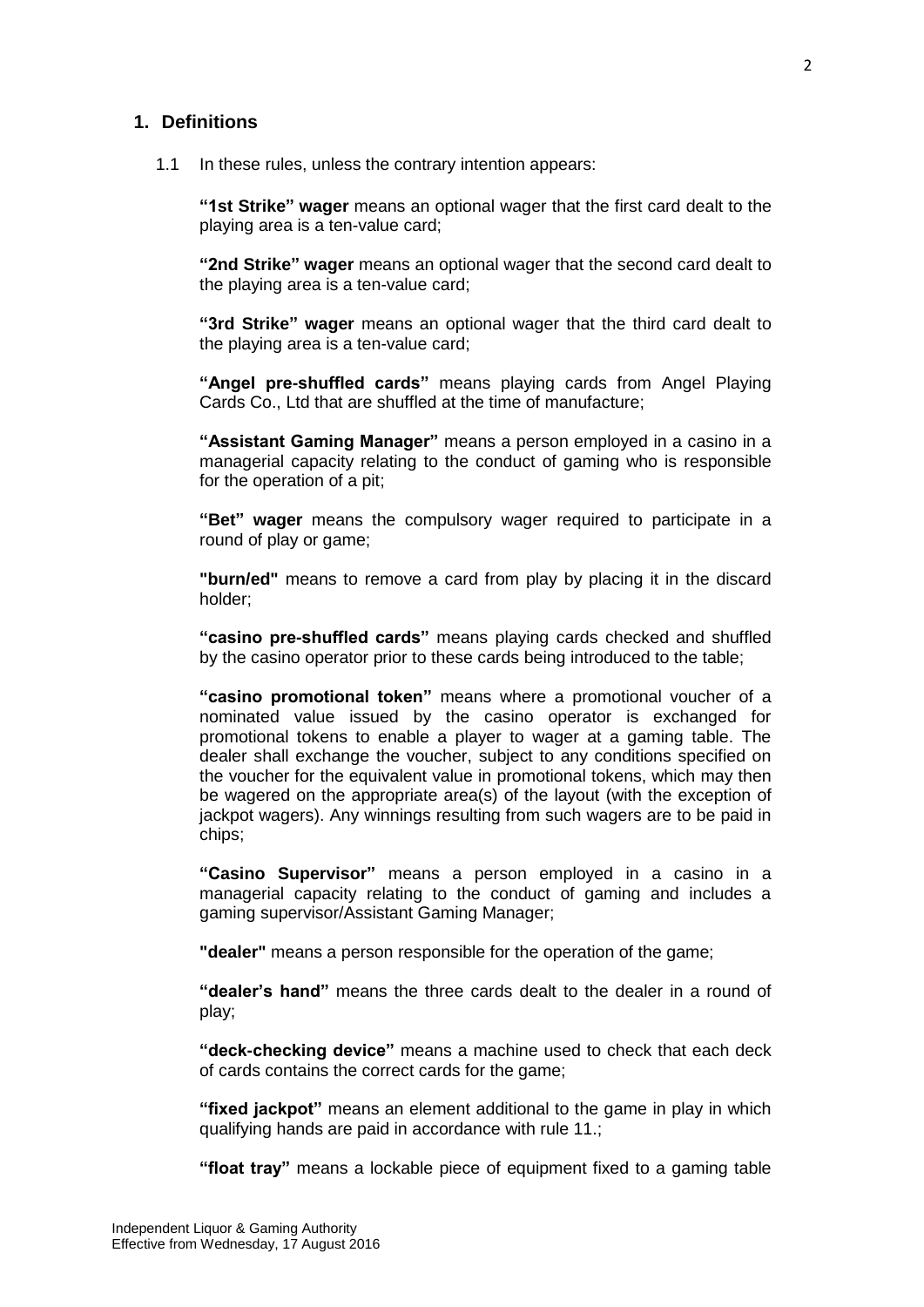capable of holding gaming chips;

**"Gaming Manager"** means a person responsible for the supervision of the operation of the gaming floor;

**"Gaming Supervisor"** means a person responsible for the immediate supervision of the operation of the game;

**"Home Run"** means three Aces dealt to a player's hand which shall automatically win;

**"inspector"** means a person appointed under section 20 of the Gaming and Liquor Administration Act 2007;

**"jackpot wager"** means an optional wager on the jackpot element of the game in which qualifying hands are paid in accordance with rule 11.9, 11.10 and 11.11;

**"Major Jackpot"** means the total of the major progressive jackpot;

**"Minor Jackpot"** means the total of the minor progressive jackpot;

**"mixed Aces"** means three cards, all of which are Aces that are not all of the same suit or two cards which are Aces that are of different suits and one other card;

**"mystery jackpot"** means a jackpot amount that may be randomly won by players wagering on the jackpot element of the game in accordance with rule 11.

**"player's hand"** means the three cards dealt to a playing area in a round of play;

**"playing area"** means a marked area consisting of all wagering options for one hand in a round of play;

**"point count"** means a total value of cards in a hand as determined in accordance with rule 3.3;

**"prize meter system"** means an approved system used to control the jackpotting element of the game;

**"progressive jackpot"** means an element additional to the game in play in which qualifying hands are paid progressive amounts dependent on the cards dealt to those hands;

**"promotional prize(s)"** means promotional prize/s offered by the casino operator to a patron or patrons of the casino in connection with gaming given by way of a prize draw or element of chance;

**"round of play"** means the period of play commencing with the removal of the first card from the shuffling device by the dealer and concluding when the dealer, after drawing the last card, announces a result and, if applicable, collects losing wagers and pays out winning wagers;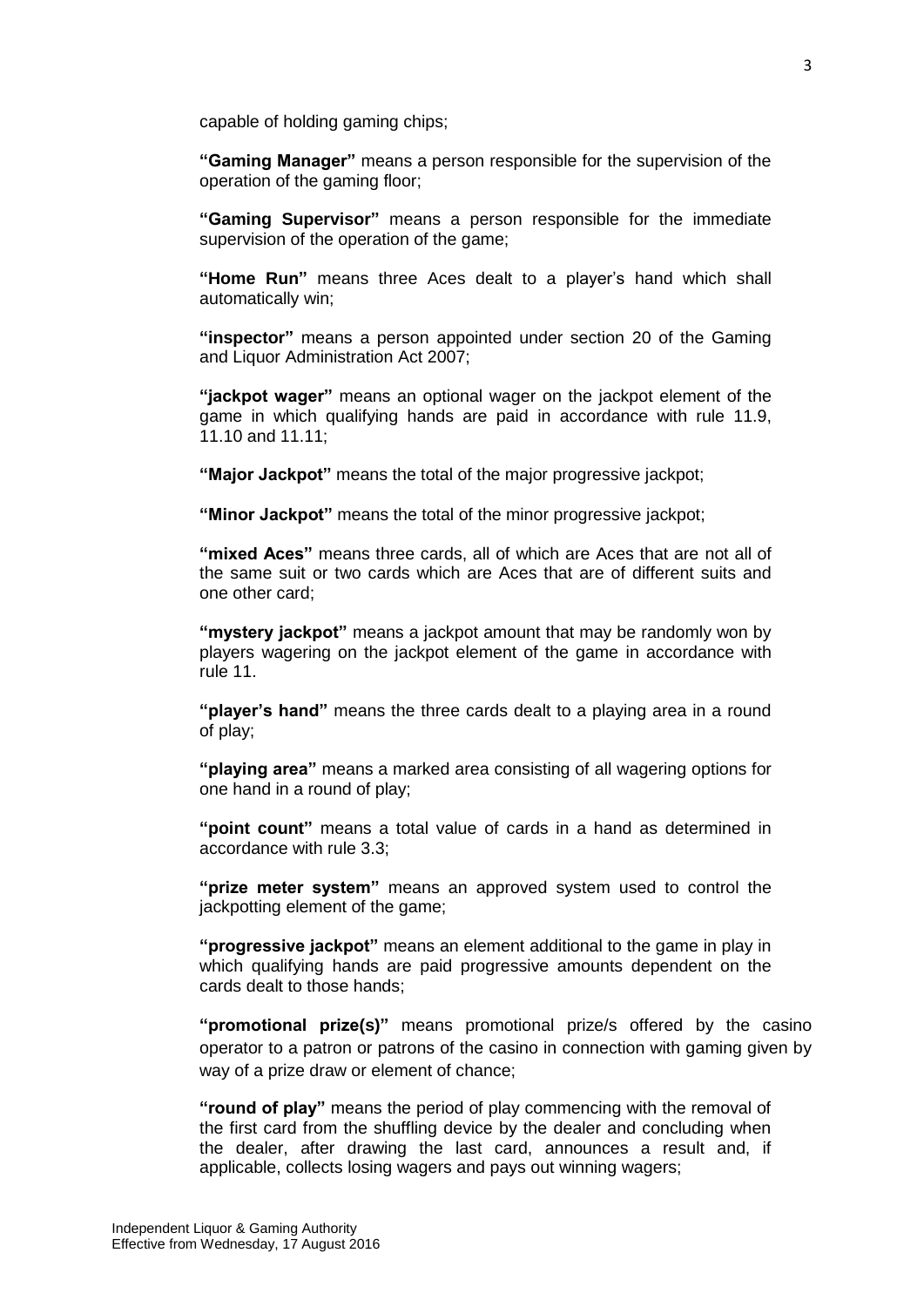**"shuffling device"** means a device used for the shuffling of cards and from which cards are dealt (Note – does not include a multishuffler);

**"standoff"** means where a wager shall neither win nor lose;

**"strike"** means a ten value card;

**"Strike Out"** means three ten value cards dealt to a hand which shall result in an automatic loss of the 'Bet' wager;

**"Strike Out"** wager means a wager placed for the occurrence of three ten value cards in a player's hand in accordance with rule 5;

**"suited Aces"** means three cards, which are Aces that are of the same suit or two cards which are Aces that are of the same suit and one other card; and

**"void"** means invalid with no result.

#### <span id="page-3-0"></span>**2. Table Layout and Equipment**

- 2.1 The game of bACEball shall be played at a table having places for seven seated players and a place for the dealer.
- 2.2 The layout cloth covering the table shall be marked in a manner substantially similar to that shown in diagram "A" or "B" with:
	- 2.2.1 Areas for the placement of a 'Bet' wager;
	- 2.2.2 Areas for the placement of individual Strike wagers as indicated by an 'X' and the wording of 1st, 2nd or 3rd;
	- 2.2.3 Areas for the placement of 'Strike Out' wagers;
	- 2.2.4 Areas or slots provided for wagers on the jackpot.
- 2.3 The table shall be fitted with electronic equipment which shall be programmed to record the amounts wagered at the table on the jackpot, and the amount of the prize pools applicable to linked tables.
- 2.4 The following equipment shall also be used:
	- 2.4.1 a shuffling device;
	- 2.4.2 a discard rack;
	- 2.4.3 a float tray;
- 2.5 Where a jackpot option is offered a progressive meter or electronic jackpot display which shall display the amount of the jackpot prize pools applicable to linked tables shall also be used.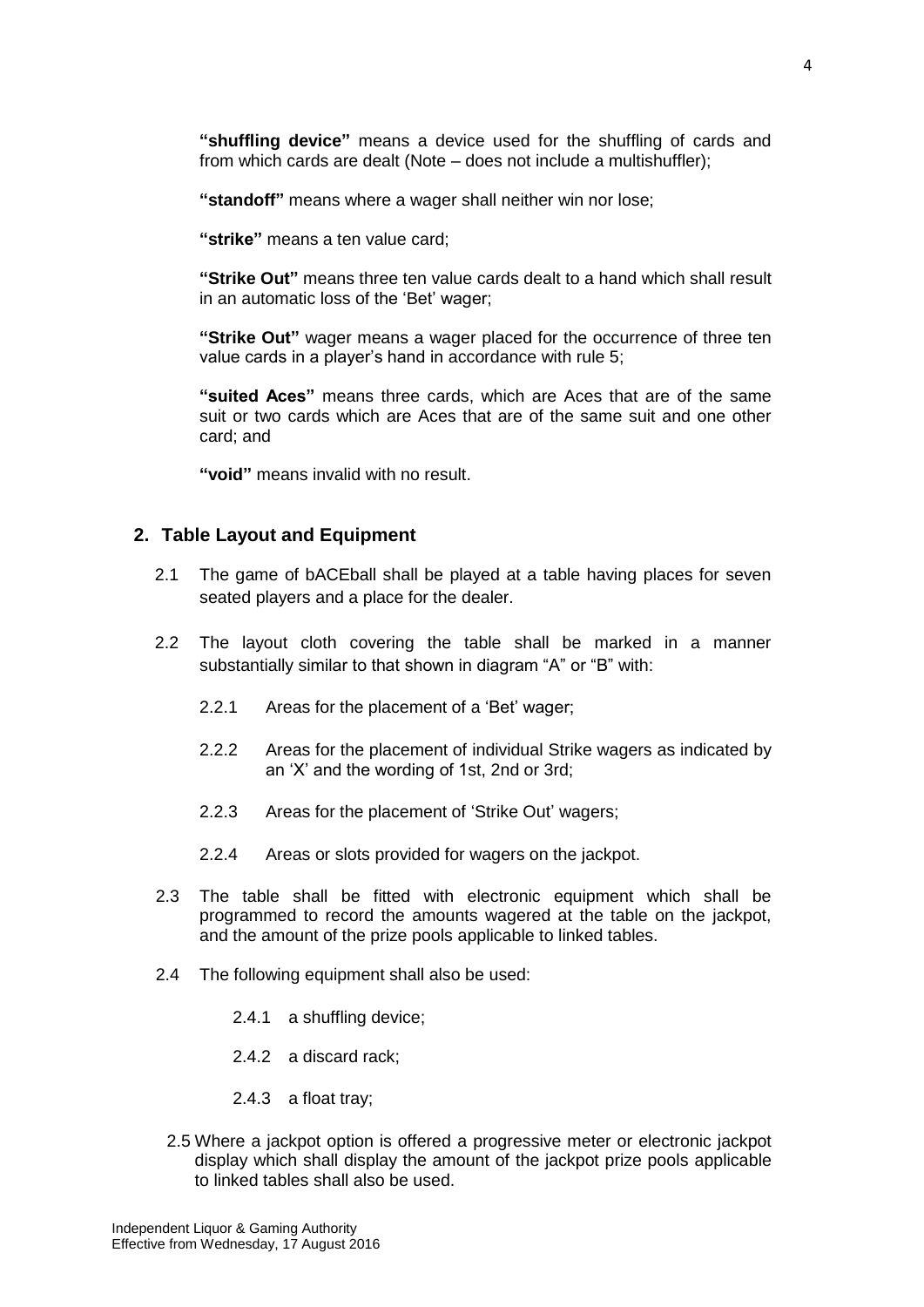2.6 The table shall have a drop box attached to it.

#### <span id="page-4-0"></span>**3. The Cards**

- 3.1 The game of bACEball shall be played with 6 decks of cards, with each deck comprising of 52 cards without jokers, with backs of the same colour and design.
- 3.2 All suits have the same rank, with the exception of the jackpot element of the game whereby the suit of Diamonds shall be ranked higher than the other suits. The suits of Hearts, Spades and Clubs shall be of equal ranking.
- 3.3 The value of the cards shall be as follows:
	- 3.3.1 any card from 2 to 9 inclusive shall have its face value;
	- 3.3.2 any ten, jack, queen or king shall have a value of 10; and
	- 3.3.3 an ace shall have a value of eleven.
- 3.4 Cards may be checked by a dealer or a casino supervisor or by use of a deck-checking device prior to use on a gaming table.
- 3.5 Cards may be checked, pre-shuffled and shall be secured until such time as they may be required.
- 3.6 All cards used in the game of bACEball shall be dealt from a shuffling device specifically designed for such purpose and located on the table to the left of the dealer. All cards shall be dealt face upwards.
- 3.7 No player or spectator shall handle, remove or alter any cards used in the game except as expressly permitted by these rules, and no dealer or other person shall permit a player or spectator to do so.
- 3.8 Cards may be removed from the table and replaced with new cards, at the discretion of a casino supervisor, upon the completion of any round of play.
- 3.9 A casino supervisor or an inspector may, at any time, instruct the dealer to check and verify the cards.
- 3.10 Each player at the table shall be responsible for correctly computing the point total of their hand/s and no player shall be entitled to rely on the point total announced by the dealer.

#### <span id="page-4-1"></span>**4. The Shuffle**

4.1 The dealer shall either use a shuffling device or manually shuffle the cards so that they are randomly intermixed: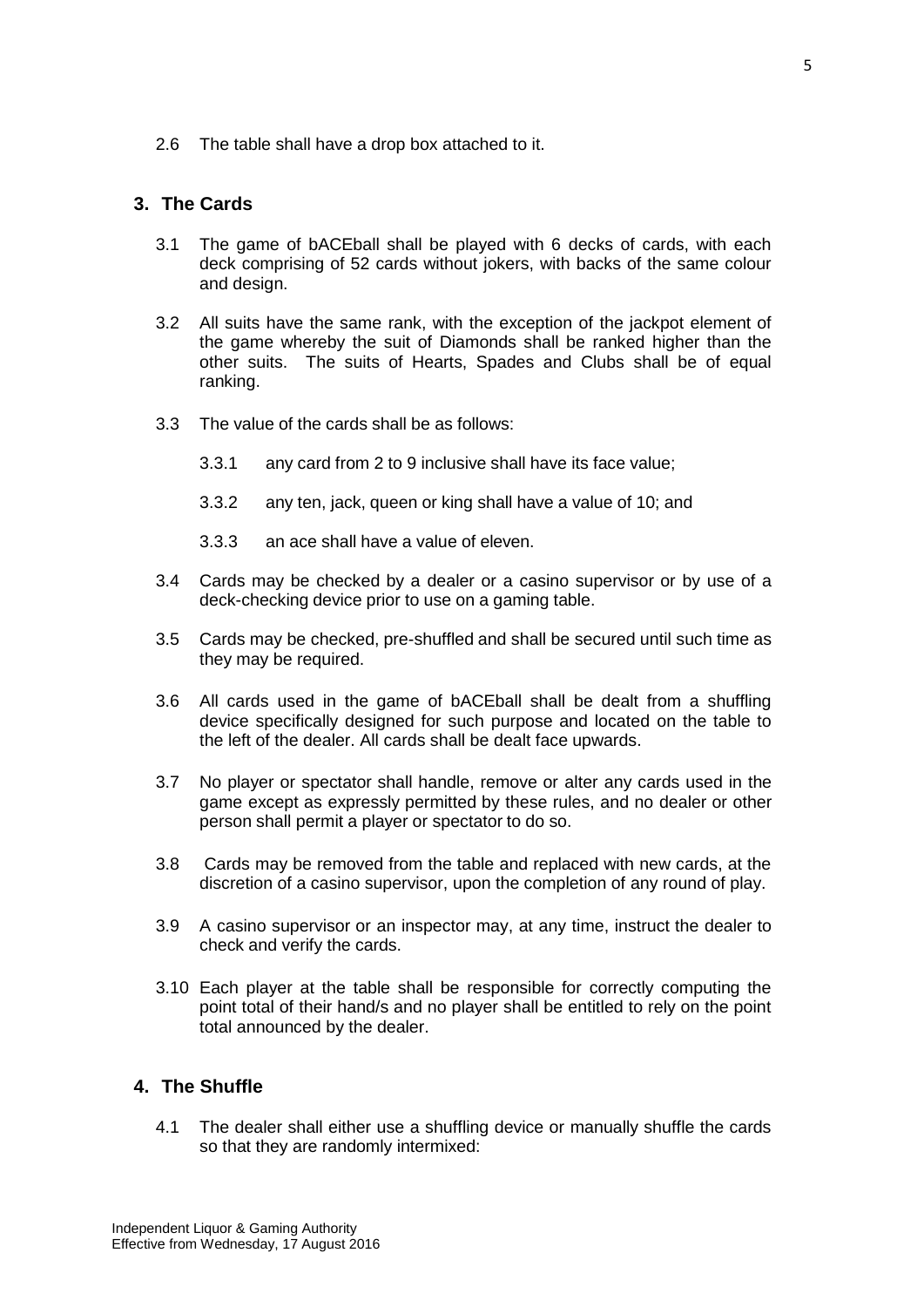- 4.1.1 immediately prior to the start of play;
- 4.1.2 after a round of play if directed by a casino supervisor, where there is reason to suspect that the cards are not randomly intermixed.
- 4.2 Where casino pre-shuffled cards are to be introduced the dealer may, upon the request of a player and with the approval of a casino supervisor, riffle shuffle the cards prior to placing them into the shuffling device.
- 4.3 The dealer may perform a manual shuffle prior to inserting the cards into the shuffling device.
- 4.4 The first card from the shuffling device shall be burned by placing it face down in the discard rack and shall not be exposed.
- 4.5 If the dealer mishandles or drops the cards the dealer shall inform the casino supervisor to enable the casino supervisor to verify that all cards have been collected.

#### <span id="page-5-0"></span>**5. Wagers**

- 5.1 The wagers defined in this rule shall be the permissible wagers at the game of bACEball:
	- 5.1.1 A 'Bet' wager placed on the area of the layout marked 'Bet' which shall:
		- 5.1.1.1 except as provided for in 5.1.1.4, win and be paid at odds of 1 to 1 if the player's three card point count is higher than the dealer's three card point count;
		- 5.1.1.2 win and be paid at odds of 10 to 1 if the player's three cards are a 'Home Run';
		- 5.1.1.3 lose if the player's three card point count is lower than the dealer's three card point count;
		- 5.1.1.4 lose if the player's three cards are a 'Strike Out';
		- 5.1.1.5 be declared a stand-off if the player's three card point count is the same as the dealer's three card point count.
	- 5.1.2 A '1st Strike' wager is an optional wager which shall:
		- 5.1.2.1 win and be paid at odds of 2 to 1 if the first card dealt to the playing area is a ten-value card;
		- 5.1.2.2 lose if the first card dealt to the playing area is not a tenvalue card.
		- 5.1.3 A '2nd Strike' wager is an optional wager which shall: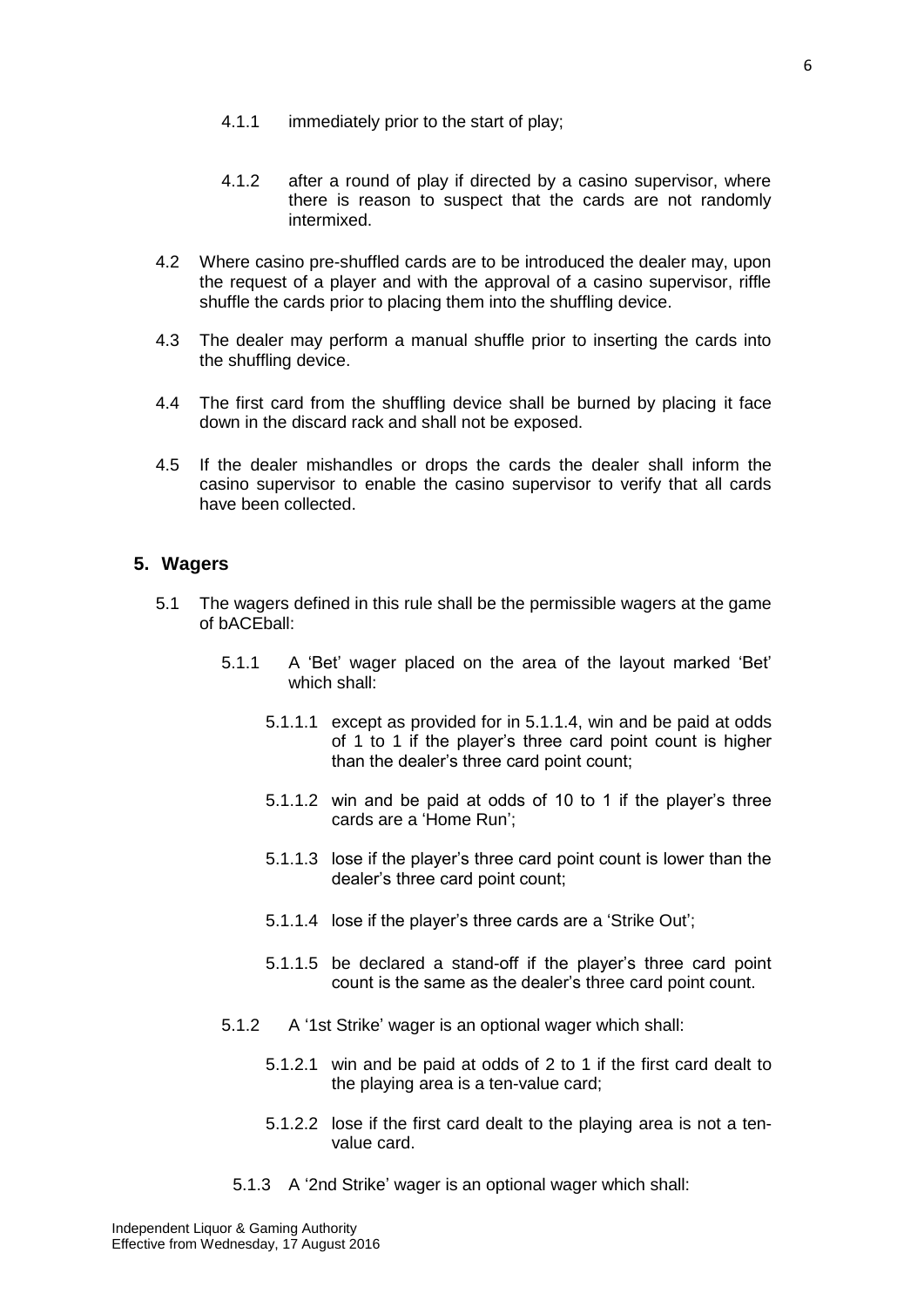- 5.1.3.1 win and be paid at odds of 2 to 1 if the second card dealt to the playing area is a ten-value card;
- 5.1.3.2 lose if the second card dealt to the playing area is not a ten-value card.
- 5.1.4 A '3rd Strike' wager is an optional wager which shall:
	- 5.1.4.1 win and be paid at odds of 2 to 1 if the third card dealt to the playing area is a ten-value card;
	- 5.1.4.2 lose if the third card dealt to the playing area is not a tenvalue card.
- 5.1.5 A 'Strike Out' wager is an optional wager which shall:
	- 5.1.5.1 win and be paid at odds of 30 to 1 if all three cards dealt to the playing area are ten-value cards;
	- 5.1.5.2 and otherwise shall lose.
- 5.1.6 A jackpot wager is an optional wager which shall:
	- 5.1.6.1 win and be paid in accordance with rule 11 if two or three aces are dealt to the player in a round of play;
	- 5.1.6.2 lose if one or no aces are dealt to the player in a round of play.
- 5.2 When a 'Home Run' is dealt to a playing area:
	- 5.2.1 the 'Bet' wager shall automatically win and be paid at odds of 10 to 1, regardless of the dealer's hand; and
	- 5.2.2 the jackpot wager, if applicable, shall be paid in accordance with rule 11.
- 5.3 All wagers shall be placed by means of chips and/or casino promotional tokens.
- 5.4 Wager/s made by a player shall be placed on the appropriate wagering area/s of the bACEball layout prior to the first card being removed from the shuffling device for each round of play.
- 5.5 Except as provided in these rules or until a decision and settlement has been made in respect of any wager, no wager may be handled, placed, increased or withdrawn after the first card of the round of play has been removed from the shuffling device.
- 5.6 Only one wager shall be accepted on any playing area. Where there are insufficient seats at the table to accommodate player demand, a player wagering on more than one playing area shall give up a playing area or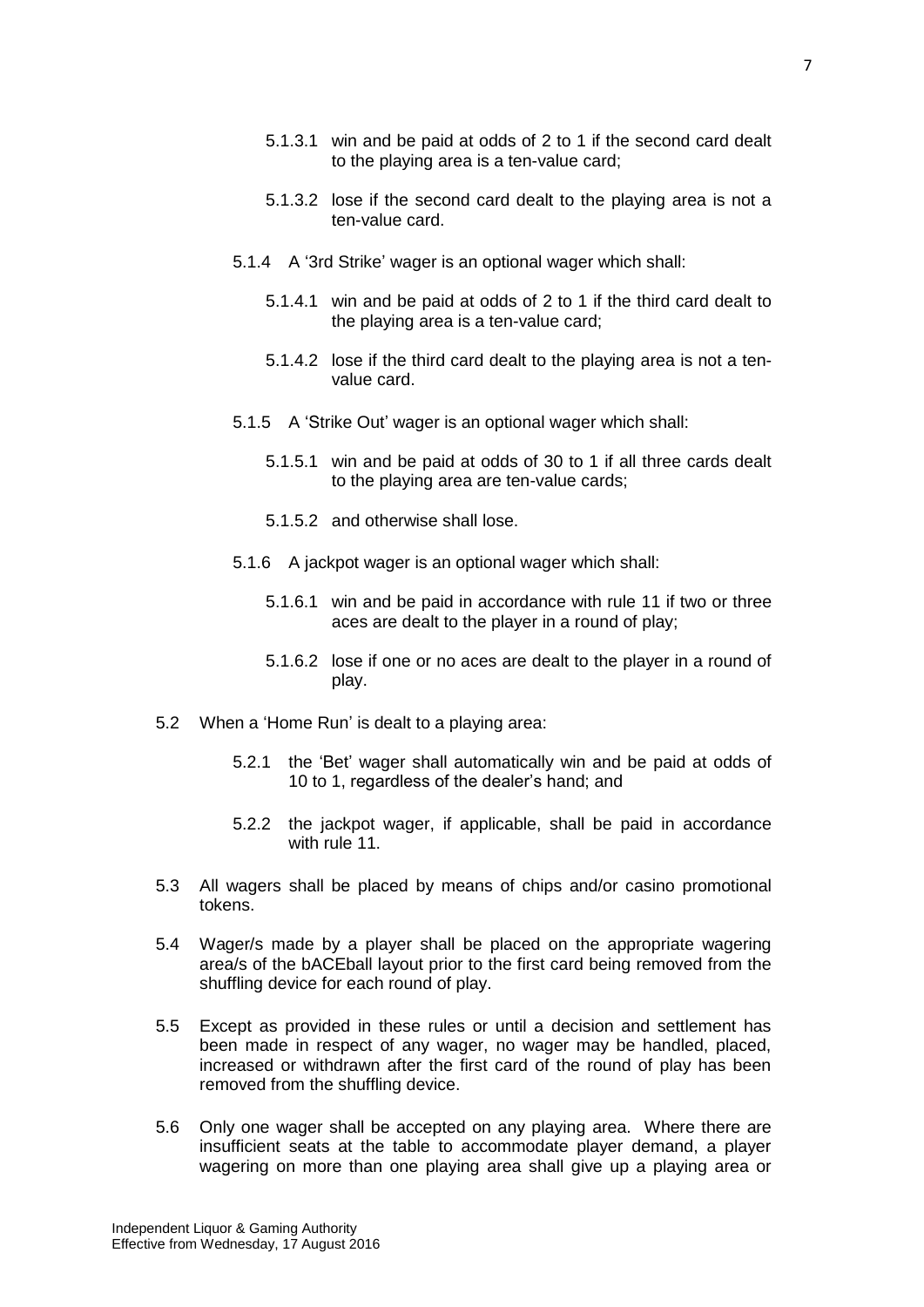playing areas to accommodate other players.

- 5.7 Players are responsible for the positioning of their wagers on the layout, whether or not they are assisted by the dealer. Players must ensure that any instructions given to the dealer regarding the placement of their wagers are correctly carried out.
- 5.8 Notwithstanding rule 5.5, a Casino Supervisor may reserve a series of playing areas at a table for the sole use of a specific player.
- 5.9 Where it is not possible to pay a wager exactly in chips it shall be paid to the next highest amount to which payment can be made in chips.

#### <span id="page-7-0"></span>**6. Minimum and Maximum Wagers**

- 6.1 The minimum and maximum wagers permitted per player per playing area shall be shown on a sign at the table. Unless stated on the sign, wagers are not required to be made in multiples of the minimum. The sign may also state the minimum unit in which wagers may be made above the table minimum.
- 6.2 A wager found to be below the stated minimum, after the first card has been removed from the shuffling device, shall be valid.
- 6.3 A wager found to be above the stated maximum shall be paid or collected to the maximum. In the event that a player has been found to have wagered above the stated maximum on any previous round(s) of play the wagers and results of the previous round(s) of play shall stand.
- 6.4 Players are responsible for ensuring that their wagers comply with the limits stated on the sign on the table.
- 6.5 A casino supervisor may alter the limits on a gaming table at any time except that a minimum wager can only be changed to a higher minimum if a sign indicating the new minimum and the proposed time of change has been displayed at the table at least 20 minutes before the change.
	- 6.5.1 Notwithstanding rule 6.5, a casino supervisor may increase the minimum wager on a gaming table at any time, provided that any player already playing on the table at that time shall be entitled to continue to play at the pre-existing table minimum.
		- 6.5.1.1 A marker shall be placed directly in front of the players' box, indicating that the player is entitled to continue to play at the pre-existing table minimum.
		- 6.5.1.2 When the player leaves the table, the marker shall be removed from the layout.
		- 6.5.1.3 Should a player be controlling more than one box, the marker shall be placed in front of the box at which he or she is located.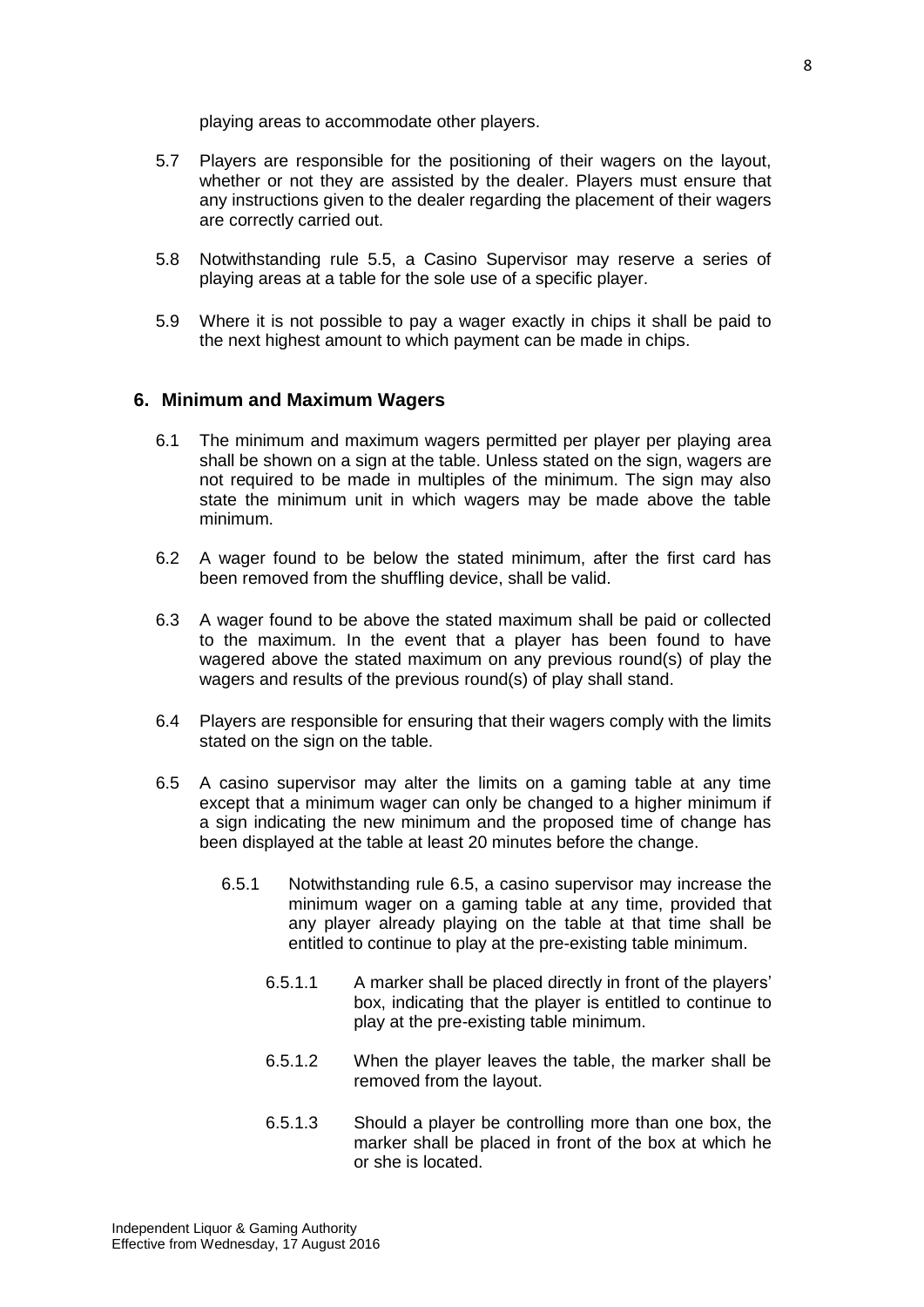- 6.5.3 When two table minimums are in place, table signage must indicate the previous table limits as well as the new table limits.
- 6.5.4 New players arriving at the table after the change shall be required to adhere to the new table minimum.
- 6.6 A casino supervisor may allow a player to wager in excess of the stated maximum provided that a sign denoting the new minimum and maximum wagers for that player is placed on an appropriate area of the table.

#### <span id="page-8-0"></span>**7. The Deal**

- 7.1 Immediately prior to the commencement of a round of play and after wagers are placed and all wagers on the jackpot have been made, the dealer may announce "no more bets".
- 7.2 Prior to dealing the cards for the round of play, all jackpot wagers shall be collected by the dealer and placed in the float tray, then starting from his/her left and continuing clockwise around the table, the dealer shall deal the cards face up.
- 7.3 The cards shall be dealt in the following manner:
	- 7.3.1 one card to each playing area containing a 'Bet' wager; and
	- 7.3.2 one card to the dealer; and
	- 7.3.3 in sequence, a second and third card to each playing area containing a 'Bet' wager and to the dealer.

#### <span id="page-8-1"></span>**8. Settlement**

- 8.1 Upon completion of dealing the cards, the settlement of wagers shall be as follows:
	- 8.1.1 The dealer shall collect losing wagers and pay winning wagers from each playing area beginning with the playing area closest to the dealer's right. The dealer shall:
		- 8.1.1.1 collect losing '3rd Strike' wagers;
		- 8.1.1.2 collect losing '2nd Strike' wagers;
		- 8.1.1.3 collect losing '1st Strike' wagers;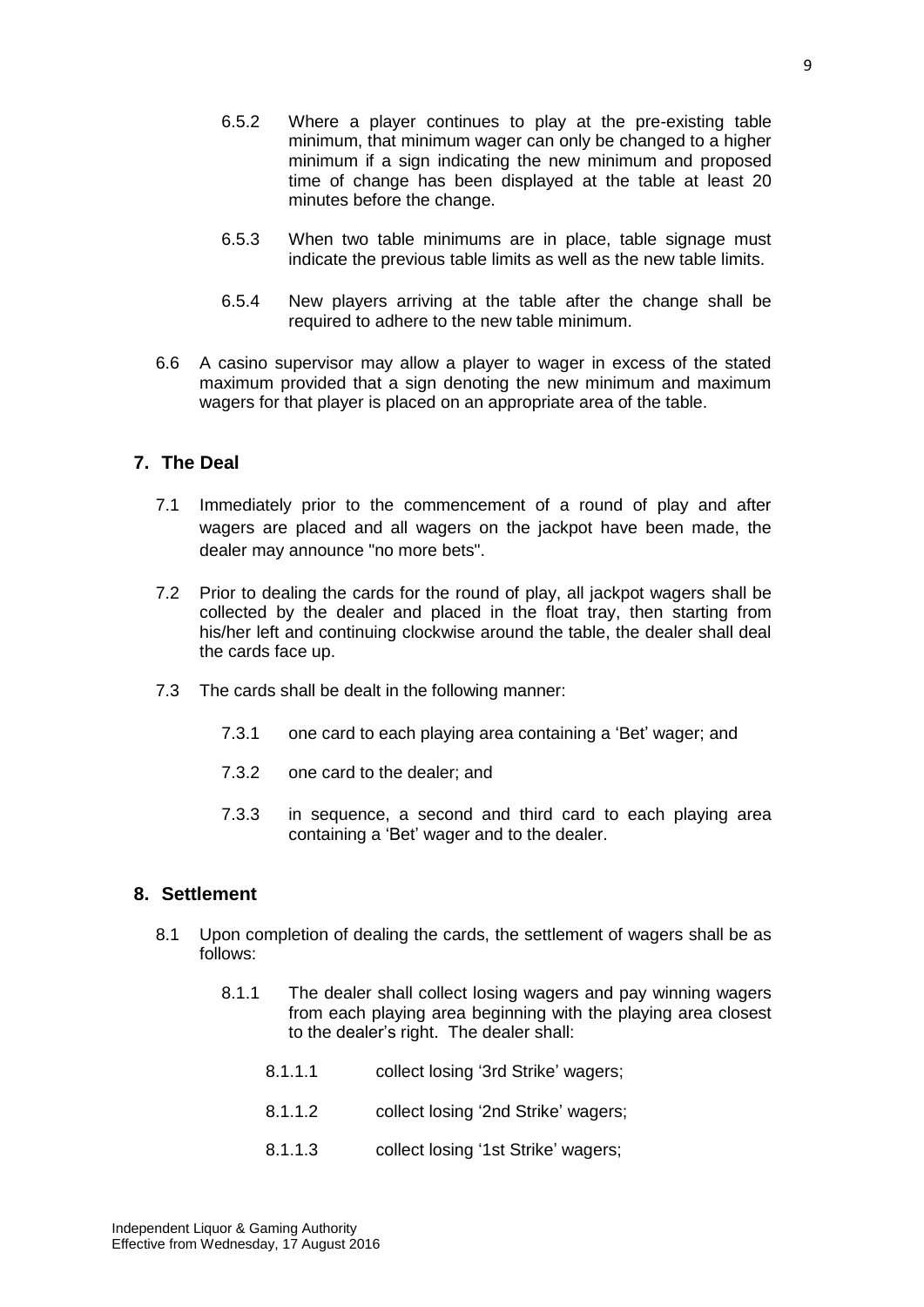- 8.1.1.4 collect losing 'Strike Out' wagers;
- 8.1.1.5 collect losing 'Bet' wagers;
- 8.1.1.6 pay winning '3rd Strike' wagers in accordance with rule 9;
- 8.1.1.7 pay winning '2nd Strike' wagers in accordance with rule 9;
- 8.1.1.8 pay winning '1st Strike' wagers in accordance with rule 9;
- 8.1.1.9 pay winning 'Strike Out' wagers in accordance with rule 9;
- 8.1.1.10 pay winning 'Bet' wagers and winning 'Home Runs'; and
- 8.1.1.11 pay winning jackpot wagers in accordance with rule 11.
- 8.2 Where a player has made a wager on the jackpot for that round of play and has received a hand qualifying for a jackpot payout as described in rule 11, the cards for that hand shall be left face upwards on the table and those cards shall not be collected or discarded until the pay out on the hand has been made.
- 8.3 Hands qualifying for a jackpot will be settled according to rule 11.
- 8.4 All winning wagers shall be paid and all losing wagers collected and placed in the float tray.
- 8.5 The dealer will then collect all cards on the layout and place them in the discard rack.

#### <span id="page-9-0"></span>**9. Settlement Odds**

9.1 Winning wagers at the game of bACEball shall be paid at the odds listed below:

| Wager                    |                                  | Payout   |
|--------------------------|----------------------------------|----------|
|                          |                                  |          |
| <b>Bet Wager</b>         | Three card total higher than the | 1 to 1   |
|                          | Dealer                           |          |
|                          | Three Aces (Home Run)            | 10 to 1  |
| <b>Individual Strike</b> | 1st Strike                       | $2$ to 1 |
| Wagers                   | 2nd Strike                       | $2$ to 1 |
|                          | 3rd Strike                       | $2$ to 1 |
| <b>Strike Out</b>        | <b>Strike Out</b>                | 30 to 1  |
| Wagers                   |                                  |          |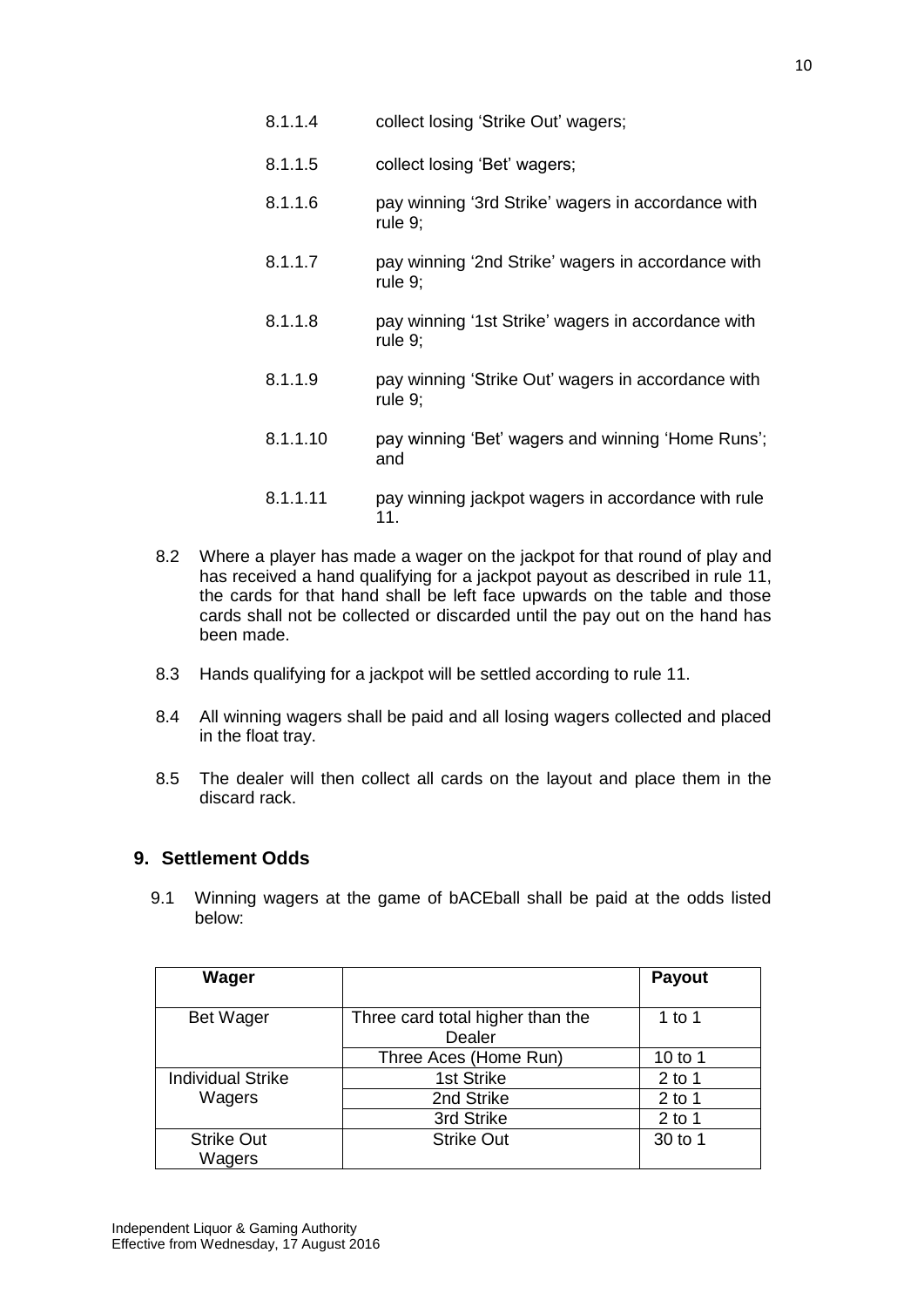#### <span id="page-10-0"></span>**10.Prize Meters and Jackpot Set-up**

- 10.1 The casino operator may offer more than one prize meter system.
- 10.2 When more than one prize meter pool is in operation:
	- 10.2.1 the prize meter will operate in respect of one table or group of tables;
	- 10.2.2 a table may only be linked to one prize meter pool;
	- 10.2.3 more than one type of game may be linked to the same prize meter pool;
	- 10.2.4 all tables linked to the same prize meter pool shall have a qualifying jackpot wager of the same value.
- 10.3 Each table linked to a prize meter system shall be fitted with a prize meter displaying the value of the prize. Wagers on the jackpot shall form part of one or more jackpot prize pools, as approved by the Authority.
- 10.4 The Authority shall approve the rate of increment to the prize pool(s) and shall grant approval for a portion of each wager on the jackpot being retained by the casino operator.

#### <span id="page-10-1"></span>**11.Jackpot**

- 11.1 When the jackpot is offered, the game in play shall only be dealt from a shuffling device.
- 11.2 A player wishing to wager on the jackpot must also have placed a 'Bet' wager for that round of play.
- 11.3 A player choosing to play the jackpot shall be responsible for ensuring that their jackpot wager has been accepted.
- 11.4 The amount required to make a wager on the jackpot shall be displayed on a sign at the table.
- 11.5 A player shall place a wager on the area for jackpot wagers in order to be eligible for the jackpot prizes.
- 11.6 When multiple tables are linked to the jackpot pool, all tables shall:
	- 11.6.1 Have the same jackpot pay table on all participating tables;
	- 11.6.2 Contribute to the jackpot prize pool at the same jackpot increment rate and seed values as all other participating tables; and
	- 11.6.3 Be linked in accordance with the below table: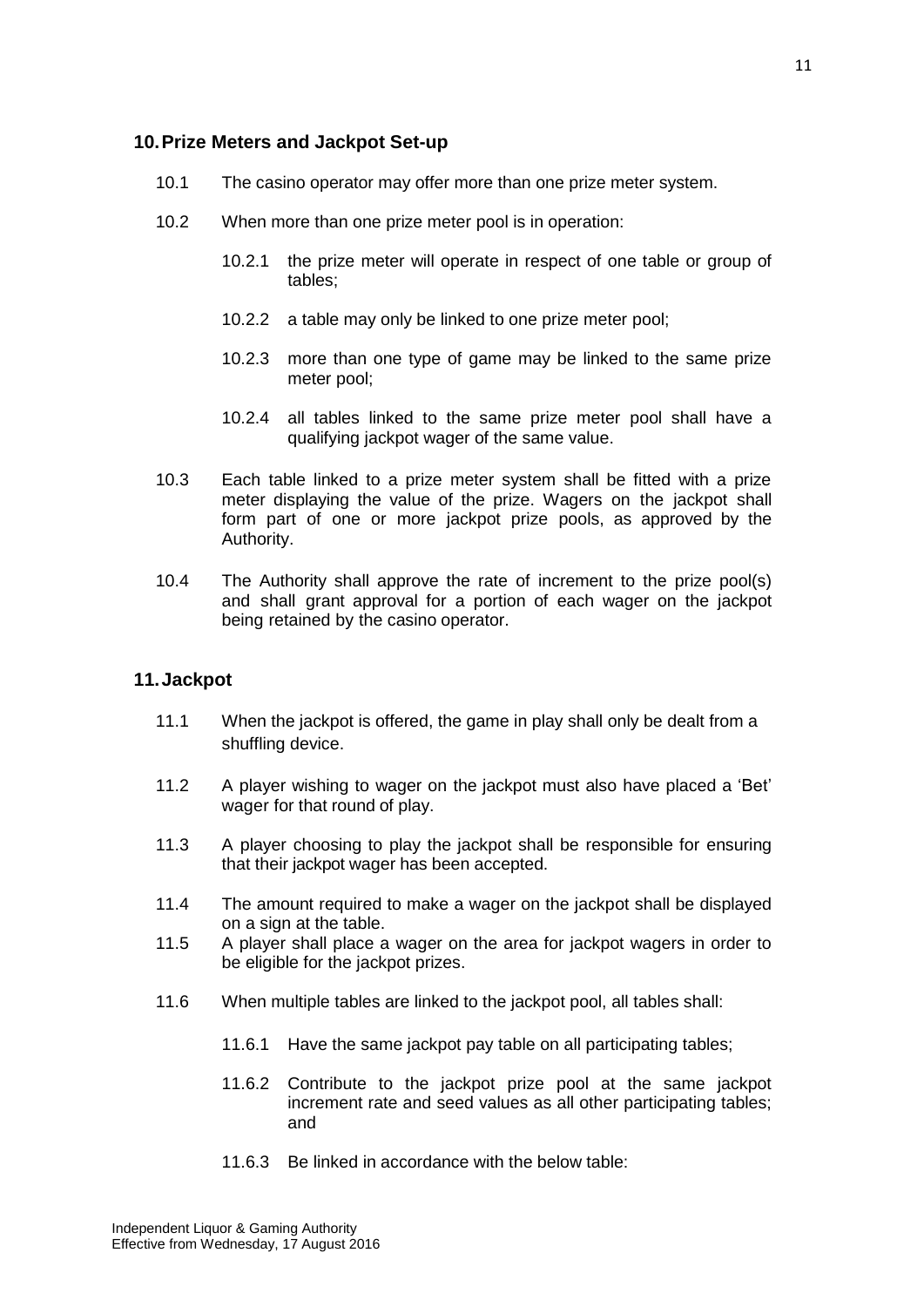| <b>Qualifying Hand</b> | <b>Linked Games</b>        |
|------------------------|----------------------------|
| 3 Cards                | bACEball                   |
|                        | Blackjack                  |
|                        | <b>Blackjack Challenge</b> |
|                        | Pinkjack                   |

- 11.7 The qualifying hand for a jackpot shall comprise of the three cards dealt to a playing area in a round of play.
- 11.8 Jackpot payouts made to a player shall be paid separately to any other winning wagers for that round of play.
- 11.9 The following hands shall qualify for a progressive jackpot payout:
	- 11.9.1 Three suited Aces which are in the suit of Diamonds \$100, 000 or 100% of the major progressive jackpot, whichever is the greater;
	- 11.9.2 Three suited Aces of either Hearts, Spades or Clubs \$ 1 0 , 000 or 100% of the minor progressive jackpot, whichever is the greater.
- 11.10 The following hands shall qualify for a fixed jackpot payout:

11.10.1 Three mixed Aces – 300 x jackpot wager;

- 11.10.2 Two suited Aces and one other card 50 x jackpot wager;
- 11.10.3 Two mixed Aces and one other card 20 x jackpot wager.
- 11.11 The casino operator may offer a mystery jackpot as part of the operation of the prize meter system. When a mystery jackpot is offered:
	- 11.11.1 All players with a wager for that round of play on the jackpot shall be eligible for this feature;
	- 11.11.2 Mystery jackpots will be triggered at random by the prize meter system software.
- 11.12 Jackpot payouts shall be made from right to left beginning with the playing area to the immediate right of the dealer.
- 11.13 If two or more player's hands qualify for the Major or Minor Jackpot payout during the same round of play:
	- 11.13.1 Major Jackpot winners shall each be paid an equal share of the jackpot as an aggregate of the major progressive jackpot;
	- 11.13.2 Minor Jackpot winners shall each be paid an equal share of the jackpot as an aggregate of the minor progressive jackpot.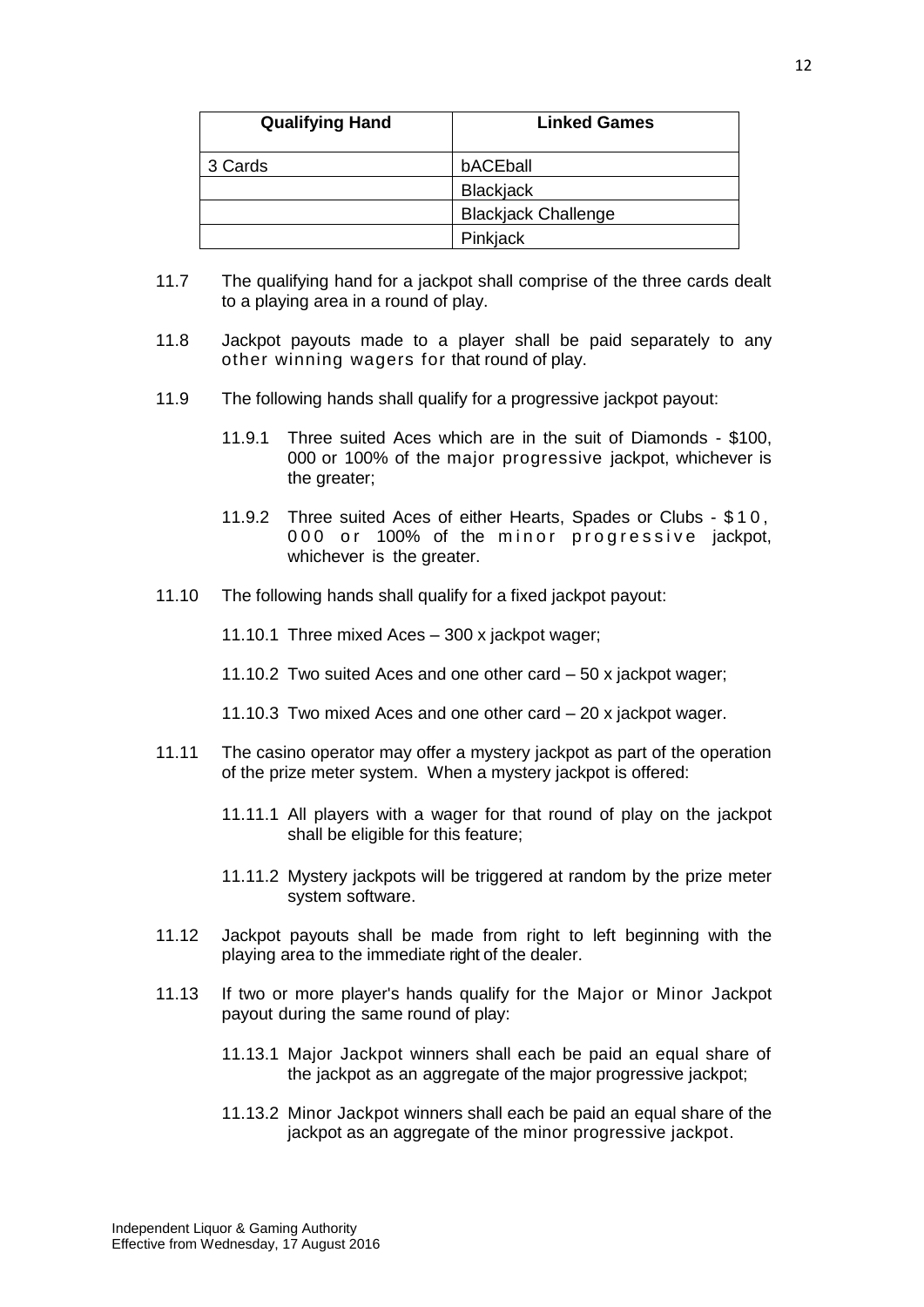#### <span id="page-12-0"></span>**12.Irregularities**

- 12.1 A card found turned face upwards in the shuffling device shall be burned by placing it in the discard rack and play shall continue.
	- 12.1.1 If there is reason to suspect that further cards may be incorrectly faced in the shuffling device, a Casino Supervisor may, after the round of play has been completed, direct that all remaining cards be removed from the shuffling device and checked.
- 12.2 Subject to rule 12.3, a card dealt or burned in error shall be dealt to the player or the dealer as though it were the next card from the shuffling device.
- 12.3 A card exposed and dealt in error to the dealer's completed hand shall be burned by placing it in the discard rack.
- 12.4 A card dealt in error to the dealer's hand and not exposed will be placed under the shuffling device and used as the first card of the next round of play. In such circumstances the card shall be deemed not to have been removed from the shuffling device.
- 12.5 Should the round of play contain an error caused by the incorrect dealing of a card, and the error is detected and notified to the dealer before the commencement of the next round of play, every effort must be made to reconstruct that round of play in such a way as to cause the sequence of cards dealt to be as it should have been had the error not occurred. In the event of a reconstruction, the casino operator and the players shall accept the result. However, should reconstruction not be possible, then the Casino Supervisor shall authorise that round being declared void and all monies returned for that round of play.
	- 12.5.1 Where the Casino Supervisor authorises that a round of play be void, play will continue with the remaining cards in the shuffling device.
- 12.6 If there are insufficient cards remaining in the shuffling device to complete a round of play, all of the cards in the discard rack shall be shuffled in accordance with rule 4 and the dealer shall then complete the round of play and the game shall continue in accordance with these rules.
- 12.7 Should the dealer forget to burn the first card from the shuffling device in accordance with rule 4, then play shall continue with that card remaining in play.
- 12.8 In the event of a reconstruction any excess cards which have been dealt or exposed after the dealer has received his/her card shall be burnt and placed in the discard rack.
- 12.9 In the event that a card(s) is found to be missing from the shuffling device; or a card(s) is found that does not form part of the cards that make up the decks in accordance with rule 3.1, the following shall apply: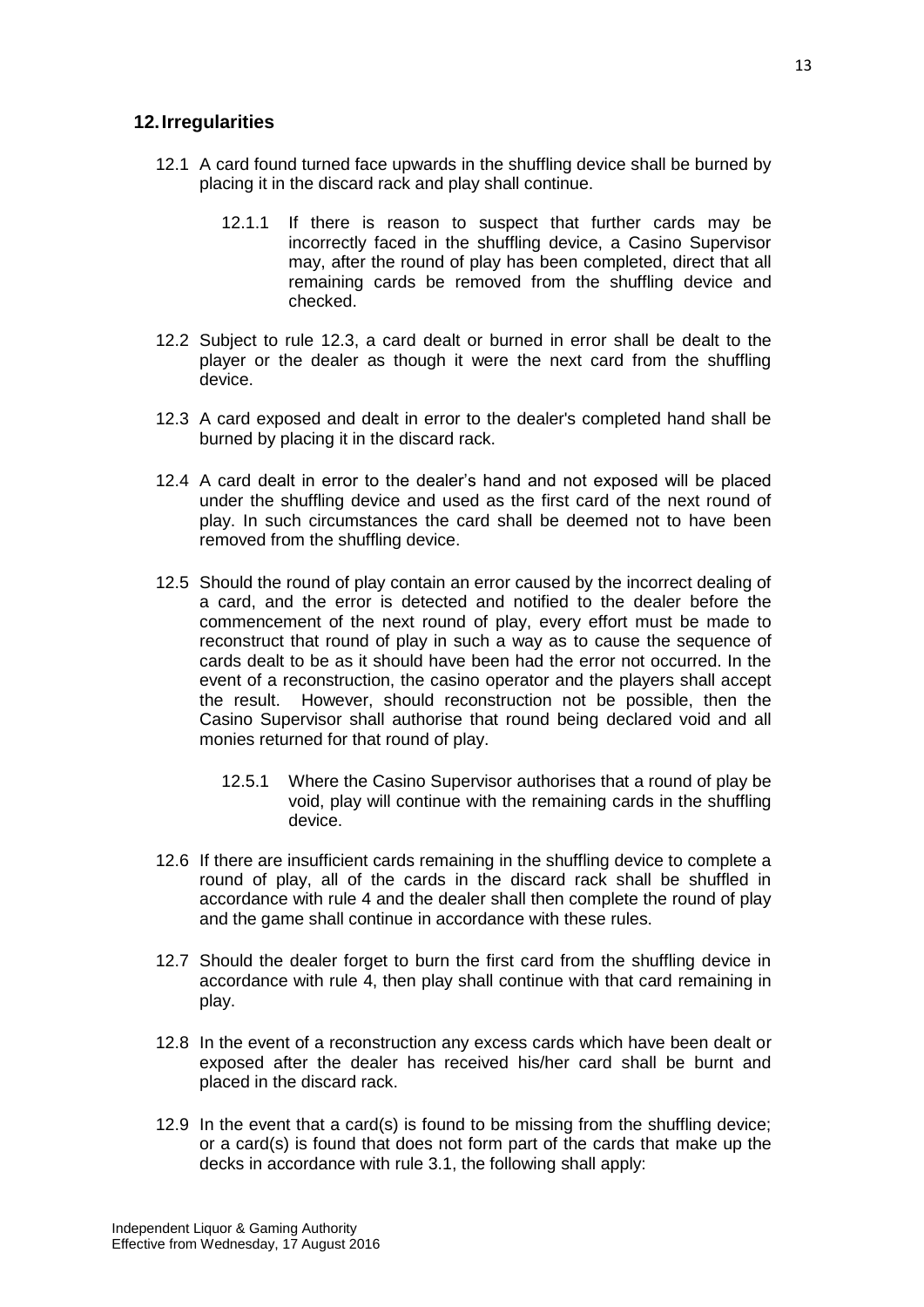- 12.9.1 the result of any rounds of play previously completed shall stand; and
- 12.9.2 the round of play where the missing card(s) is discovered or the foreign card(s) is found shall be declared void and all monies returned to players for that round of play; and
- 12.9.3 the deck shall be checked for any further missing or foreign cards.
- 12.10 If during a settlement, the dealer becomes aware that a bet does not comply with rule 6, the dealer will:
	- 12.10.1 pay or take the amount wagered when that amount is less than the minimum as according to rule 6.2;
	- 12.10.2 pay or take the amount wagered when that amount is over the maximum as according to rule 6.3.
- 12.11 Where a hand is dealt to a playing area where there is no 'Bet' wager, that hand shall be deemed void.
- 12.12 Where a hand is declared void, or a misdeal occurs, the jackpot wager placed for the round of play shall be valid for the subsequent round of play and:
	- 12.12.1 Where the player wishes to leave, the value of their jackpot wager shall be returned, and an error notification completed and placed in the drop box.
	- 12.12.2 Where a new player wishes to participate in the subsequent round of play, marker buttons shall be used to denote players in the jackpot round from the previous hand.

#### <span id="page-13-0"></span>**13.Shuffling Device Malfunction**

- 13.1 This rule, and rules 13.2 to 13.3, apply if all of the following conditions are satisfied:
	- 13.1.1 it becomes evident, in a round of play for which 1 or more cards have been dealt, that the shuffling device is no longer capable of operating in the way it is intended to operate; and
	- 13.1.2 the malfunctioning of the shuffling device has not operated to the disadvantage of the casino operator or a player; and
	- 13.1.3 another shuffling device is readily available; and
	- 13.1.4 it is practicable to transfer cards to another shuffling device.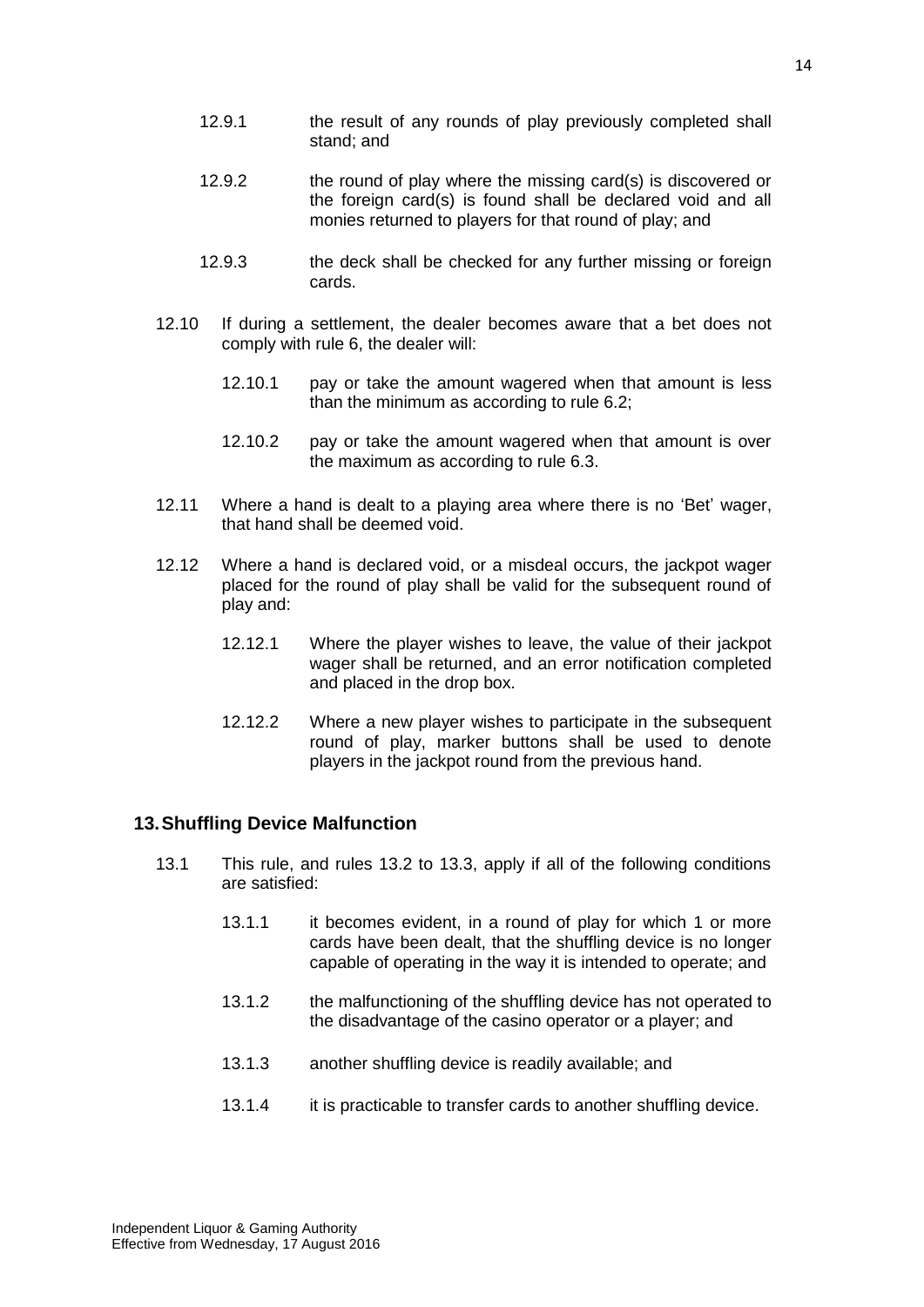- 13.2 Where a shuffling device malfunctions without causing any damage to the cards in the shuffling device, the cards in the shuffling device must be transferred to another shuffling device and the game continued.
- 13.3 Where a shuffling device malfunctions and causes damage to any card in the shuffling device:
	- 13.3.1 the damaged cards in the malfunctioning shuffling device are to be removed from play; and
	- 13.3.2 the undamaged cards still in the malfunctioning shuffling device are to be transferred from the malfunctioning shuffling device to another shuffling device; and
	- 13.3.3 the damaged cards are to be replaced with cards from a new deck, and the replacement cards are to be placed in the shuffling device containing the cards transferred from the malfunctioning shuffling device; and
	- 13.3.4 the game is continued.
- 13.4 Where a shuffling device malfunctions and the casino operator or a player is disadvantaged by reason of the malfunction, the round of play is terminated, and the amount wagered by each player must be returned to the player. The result of any rounds of play previously completed shall stand.

#### <span id="page-14-0"></span>**14.General Provisions**

- 14.1 A person shall not, either alone or in concert with any other person, use or control at or near a gaming table or location related to the playing of a game a calculator, computer, or other electronic, electrical or mechanical apparatus or device that is capable, with respect to a game or a part thereof, of recording, projecting, analysing or transmitting an outcome or the changing probabilities or the playing strategies to be used.
- 14.2 Rule 14.1 shall not apply to use or control by an agent or employee of the casino operator or an inspector where such person is acting in the course of their duty.
- 14.3 Where a casino supervisor is satisfied that a person has contravened any provision of rule 14.1, he/she may:
	- 14.3.1 declare that any wager made by the person is void;
	- 14.3.2 direct that the person shall be excluded from further participation in the game;
	- 14.3.3 exclude the person from the casino in line with the provisions of section 79 of the Casino Control Act 1992.
- 14.4 A casino supervisor may invalidate the outcome of a game if: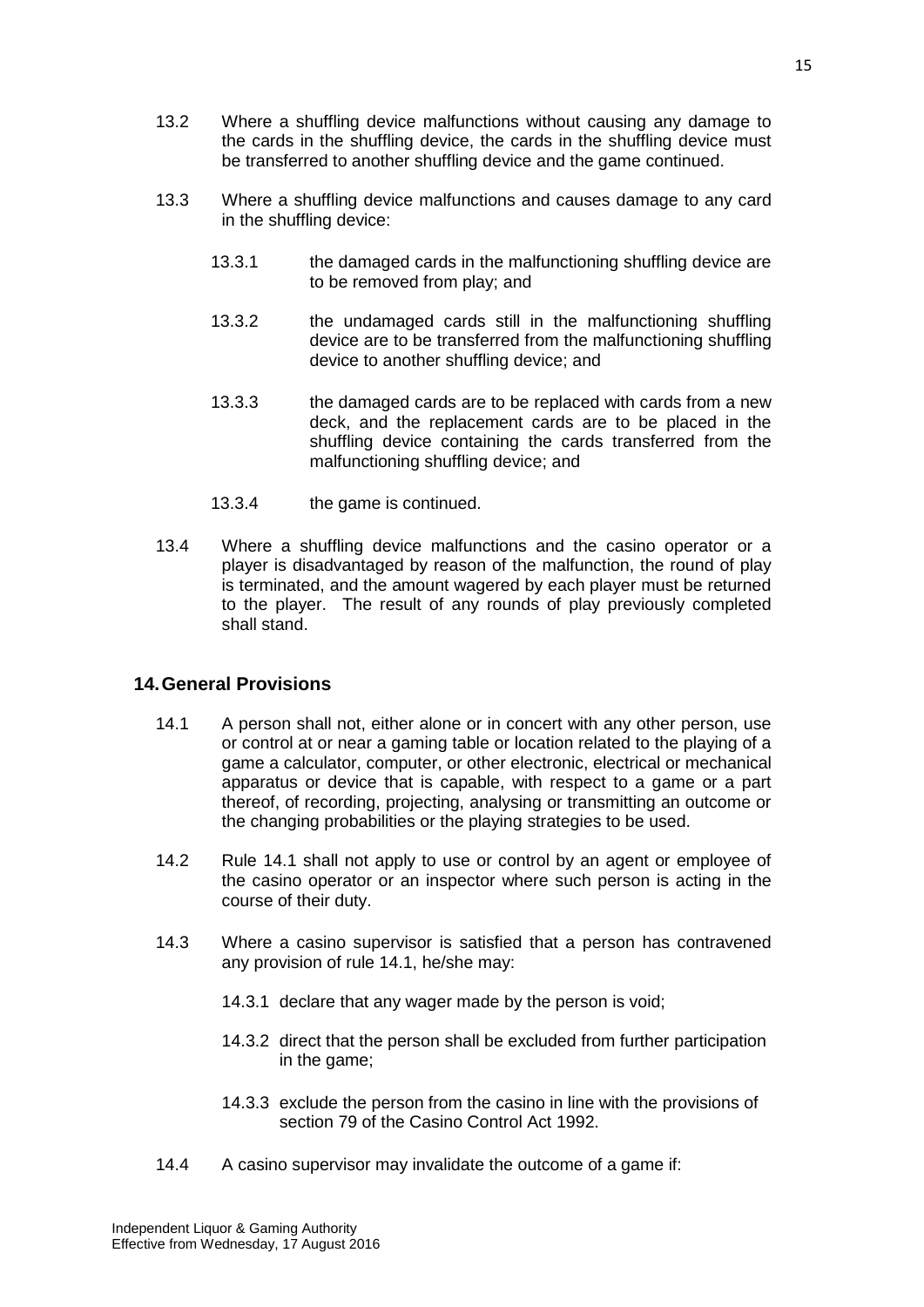- 14.4.1 the game is disrupted by civil commotion, fire, riot, brawl, robbery, an act of God; or
- 14.4.2 any fraudulent act is perpetrated by any person that, in the opinion of the casino supervisor, affects the outcome of the game.
- 14.5 Where the outcome of a game is invalidated under rule 13.4, all wagers made by the players for that particular result may be refunded provided that a casino supervisor may direct that the wager of any player referred to in rule 14.4.2 be forfeited.
- 14.6 A player shall not be advised by an employee of the casino on how to play, except to ensure compliance with these rules.
- 14.7 No spectator or any player wagering at any table may, unless requested by a player, attempt to influence, influence or offer advice to that player regarding that player's decisions of play.
- 14.8 A casino supervisor may close a gaming table at which players are present provided a sign showing the proposed time of closure has been displayed at the table for at least 20 minutes before the closure.
- 14.9 A player who abstains from placing any wagers for three consecutive rounds of play, while all other seats or positions at the table are in use, may be required to vacate his/her seat or position.
- 14.10 Players and spectators are not permitted to have side wagers with or against each other.
- 14.11 A casino supervisor or above may refuse, on reasonable grounds, any wager made by a player prior to the first card of a round of play being removed from the shuffling device, and in so doing may cause the wager(s) to be removed from the layout.
- 14.12 Any dispute or complaint concerning a casino game shall be referred for decision in the first instance to a gaming supervisor, subject to a review (if requested) by a casino supervisor.
- 14.13 In any dispute arising from the play of the game, the decision of the casino operator is final. Where any person is not satisfied with a decision of the casino operator relating to the conduct of gaming, the person will be advised of their right to lodge a complaint with an inspector under section 33 of the Gaming and Liquor Administration Act 2007.
- 14.14 A copy of these rules shall be made available for inspection upon request.

#### <span id="page-15-0"></span>**15.Player Rewards and Promotional Prizes**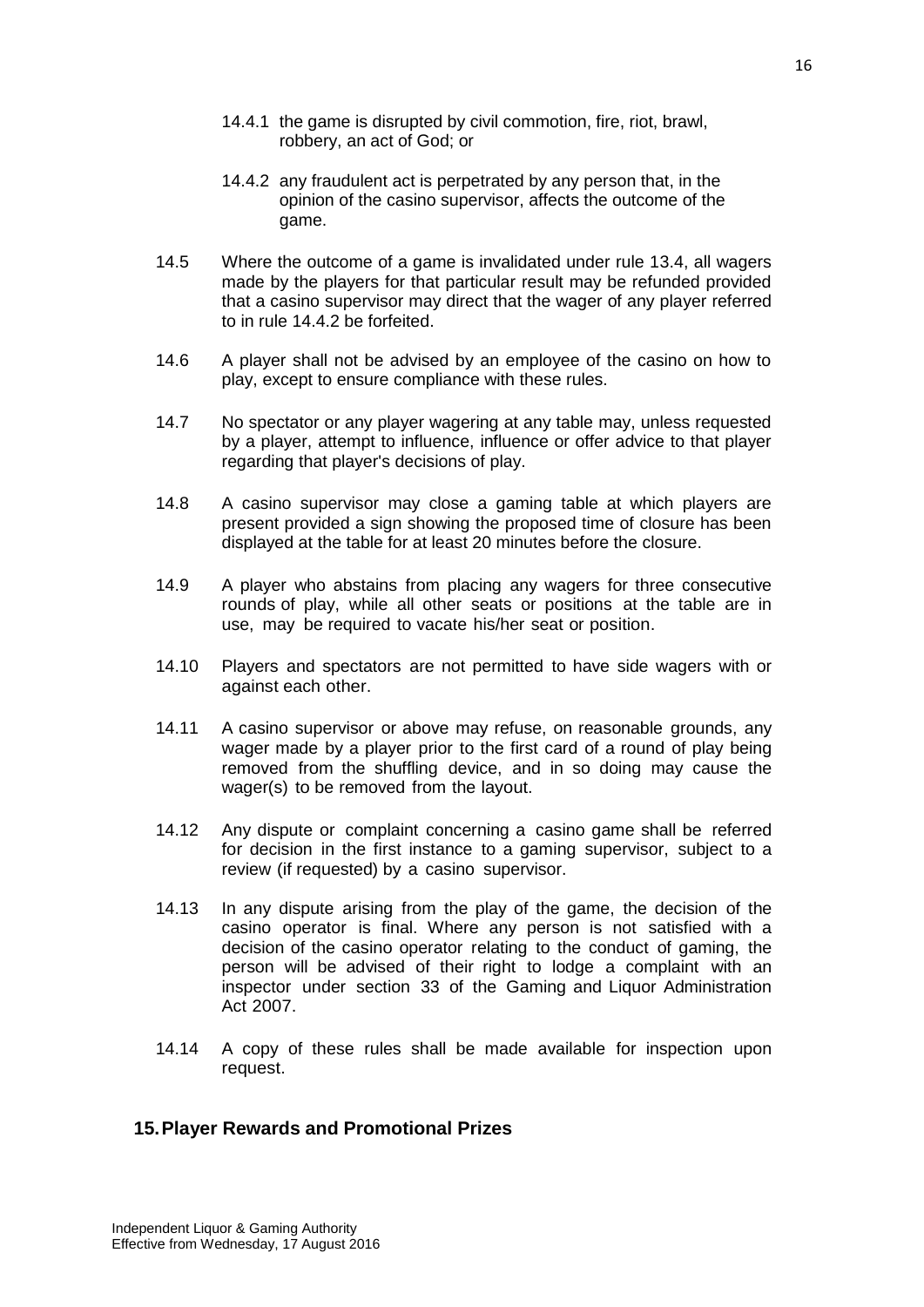- 15.1 The casino operator may offer from time to time Promotional Prizes in conjunction with gaming in the casino.
- 15.2 Promotional Prize draws shall be overseen by a scrutineer nominated by the casino operator where an individual prize has a value over \$10,000.
- 15.3 When offering a non-monetary prize of a Promotional Prize, with the exception of prizes consisting of slots dollars and/or casino dollars, the casino operator may give the winner the option to be paid a cash alternative of the non-monetary prize instead which shall be clearly stated in the terms and conditions of the promotion.
- 15.4 If a Promotional Prize is a cash prize and is greater than \$10,000 the prize-winner may choose to be paid the amount as cash, by a crossed cheque made out to the winner, by electronic funds transfer to the winner or by a combination of these payment options.
- 15.5 The non-monetary prize rules as set out in section 66(4) of the Casino Control Act 1992 apply and Promotional Prizes will not consist of or include any of the following:
	- 15.5.1 tobacco in any form;
	- 15.5.2 a firearm, or ammunition, or an imitation firearm, within the meaning of the Firearms Act 1996;
	- 15.5.3 a prohibited weapon within the meaning of the Weapons Prohibition Act 1998;
	- 15.5.4 more than 20 litres of liquor; or
	- 15.5.5 any item or service prescribed by the regulations.
- 15.6 The casino operator will detail the terms and conditions associated with any Promotional Prize and make reference to these terms and conditions in the marketing material. These terms and conditions will be readily available within the casino boundary, or through appropriate means including but not limited to secure websites, email click through, direct mail or brochures.
- 15.7 The terms and conditions to any Promotional Prize must include, but are not limited to, the following:
	- 15.7.1 the manner in which a Promotional Prize is to be awarded;
	- 15.7.2 when and where the Promotional Prize will be awarded;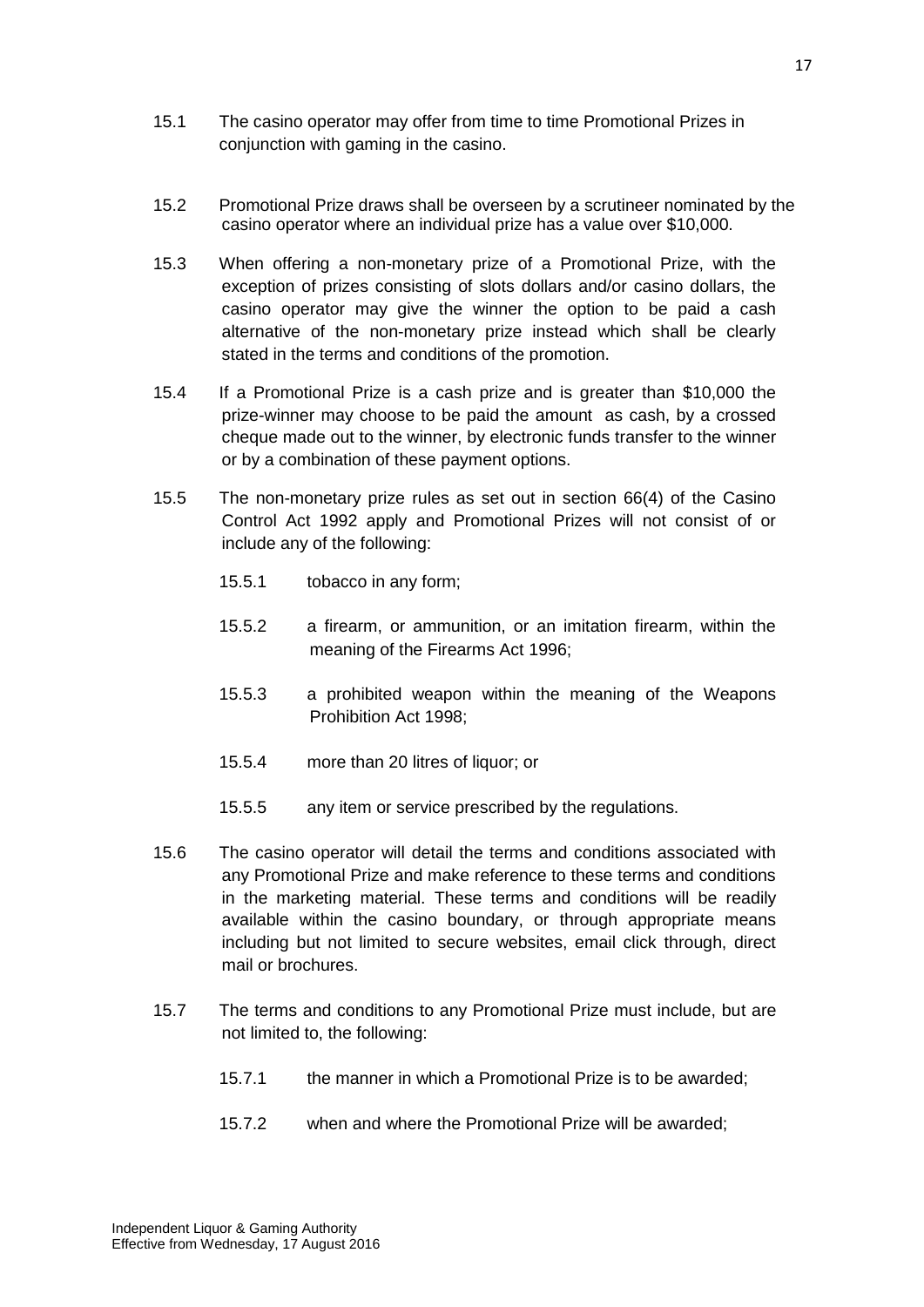- 15.7.3 the characteristics, criteria and/or requirements for a player to be eligible for a Promotional Prize;
- 15.7.4 if there is a minimum or compulsory wager for each player to be eligible for a Promotional Prize then that minimum or compulsory wager;
- 15.7.5 the nature of the Promotional Prize and any qualification, reservation or guarantee given by the casino operator, if applicable;
- 15.7.6 the closing date and time for receipt of entry into any Promotional Prize promotion;
- 15.7.7 the place, date and time of any Promotional Prize promotion;
- 15.7.8 the method for claiming a Promotional Prize (including any requirement for entrants to be physically present);
- 15.7.9 how the winner of a Promotional Prize will be notified;
- 15.7.10 how the results of a Promotional Prize will be published;
- 15.7.11 details of the prizes and their value including any conditions relating to receiving, using or accepting prizes; and
	- 15.7.11.1 If the prize is machinery or an electric appliance, details shall also include:
		- i) Make
		- ii) Model;
		- iii) Accessories.
	- 15.7.11.2 If the prize is a motor vehicle, details shall also include:
		- i) Make
		- ii) Model;
		- iii) Accessories; and
		- iv) whether registration and other on-road costs are included.
	- 15.7.11.3 If the prize is travel, details shall also include:
		- i) number of persons entitled to take advantage of the travel prize;
		- ii) what is included (airfares, transfers, other transport, duration, accommodation standard, meals);
		- iii) restrictions on when the travel must be taken;
		- iv) if spending money is included.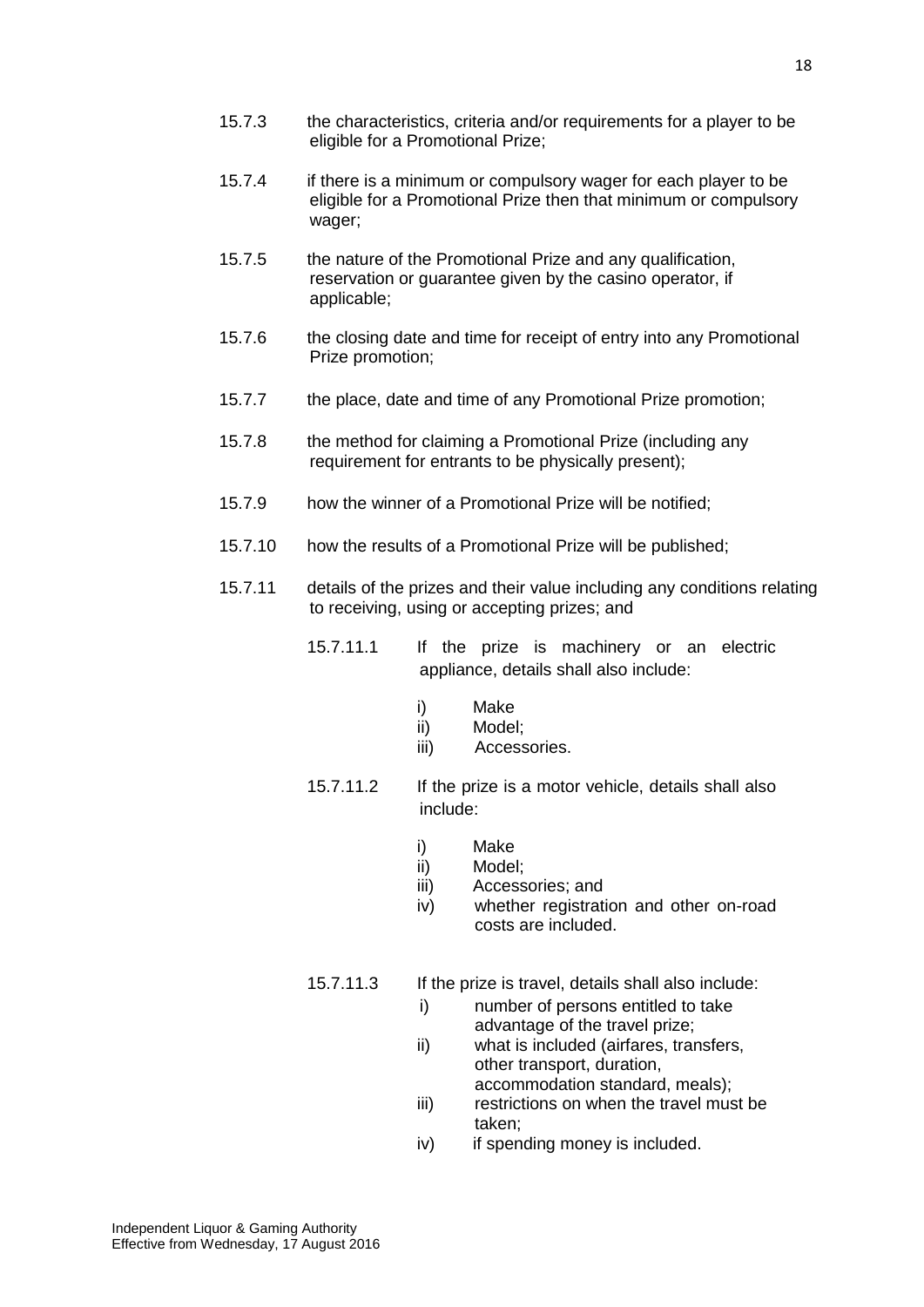- 15.7.11.4 If the prize is real estate, details shall also include:
	- i) the type of dwelling:
	- ii) plans;
	- iii) contract details;
	- iv) easement details;
	- v) address or other location;
	- vi) what is included conveyancing, legal costs, fixtures, furniture.
- 15.8 When an entrant is not required to be present at a draw to win a Promotional Prize, reasonable endeavours must be made by the casino operator to notify the winner of any Promotional Prize within 2 days of the draw by the following methods:
	- 15.8.1 face-to-face; or
	- 15.8.2 mail; or
	- 15.8.3 telephone; or
	- 15.8.4 email.
- 15.9 The casino operator shall provide the Authority with full details of the terms and conditions of any offer by the casino operator of a Promotional Prize at least 24 hours prior to the commencement of any promotion.
	- 15.9.1 Authority approval is required for the casino operator to amend the terms and conditions of the promotion after the commencement of the promotion.
- 15.10 The casino operator shall inform a patron/s as soon as practicable of the reason(s) for refusing to award them a Promotional Prize. The casino operator must retain:
	- 15.10.1 all details of claims for a Promotional Prize over \$100 which are denied by the casino operator. These details shall include the names and addresses of the claimants and the reason(s) why the claims were not met.
- 15.11 In the event of a dispute relating to the terms and conditions of a Promotional Prize promotion, the decision of the casino operator is final. Where any person is not satisfied with a decision of the casino operator relating to a promotion, the person will be advised of their right to lodge a complaint with an inspector under section 33 of the Gaming and Liquor Administration Act 2007.
- 15.12 Should the casino operator determine that the integrity of the promotion and/or draw has been compromised it may either postpone the promotion and/or draw until such a time as the integrity of the promotion and/or draw has been validated or cancel the draw. Should this occur the inspectorate is to be notified immediately.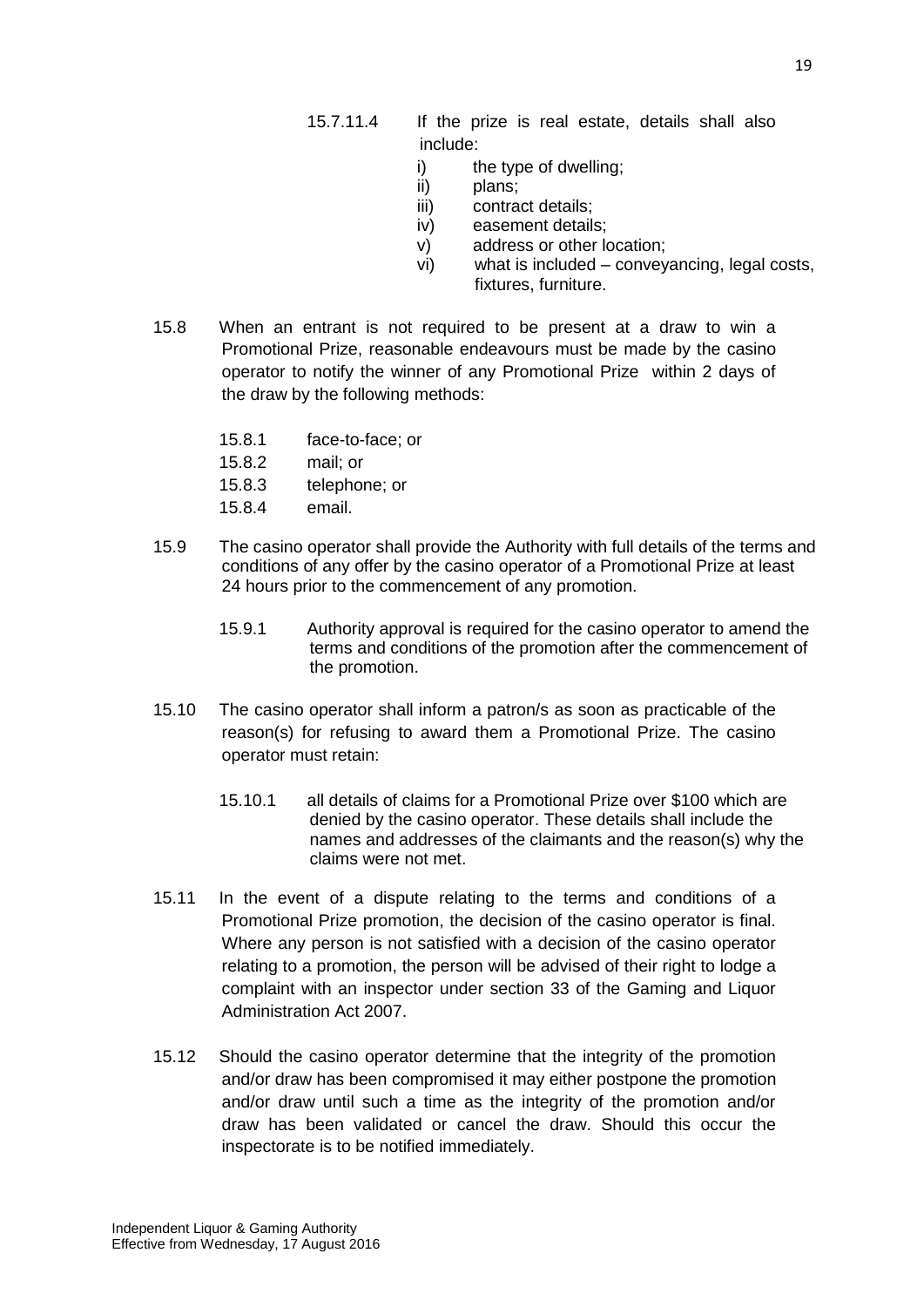### **Diagram A**

<span id="page-19-0"></span>